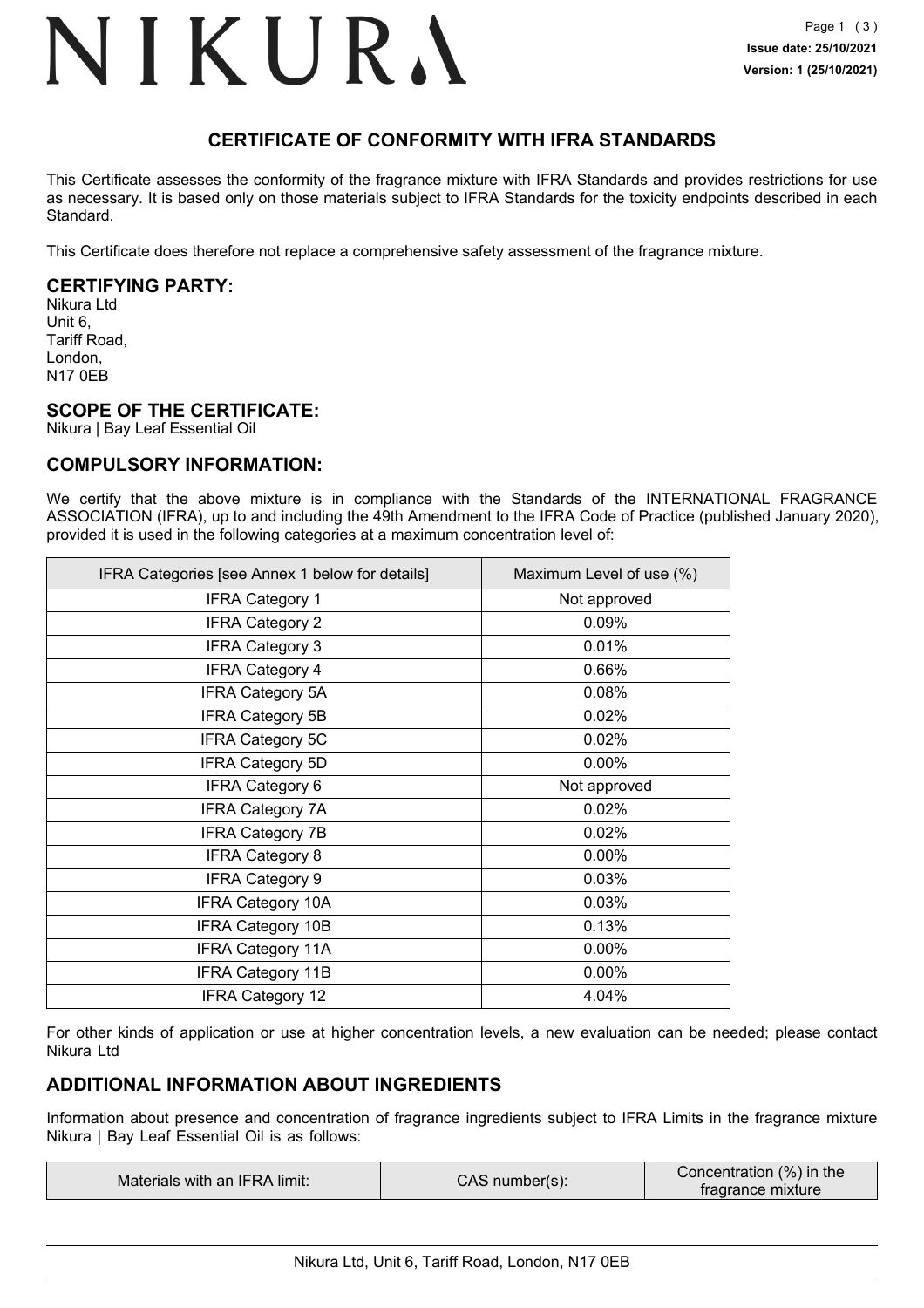## NIKURA

| Estragole            | 140-67-0      | .2000%   |
|----------------------|---------------|----------|
| Eugenol              | $97-53-0$     | 73.0000% |
| Eugenyl methyl ether | $93 - 15 - 2$ | 2.4000%  |

Regulatory Affairs Department